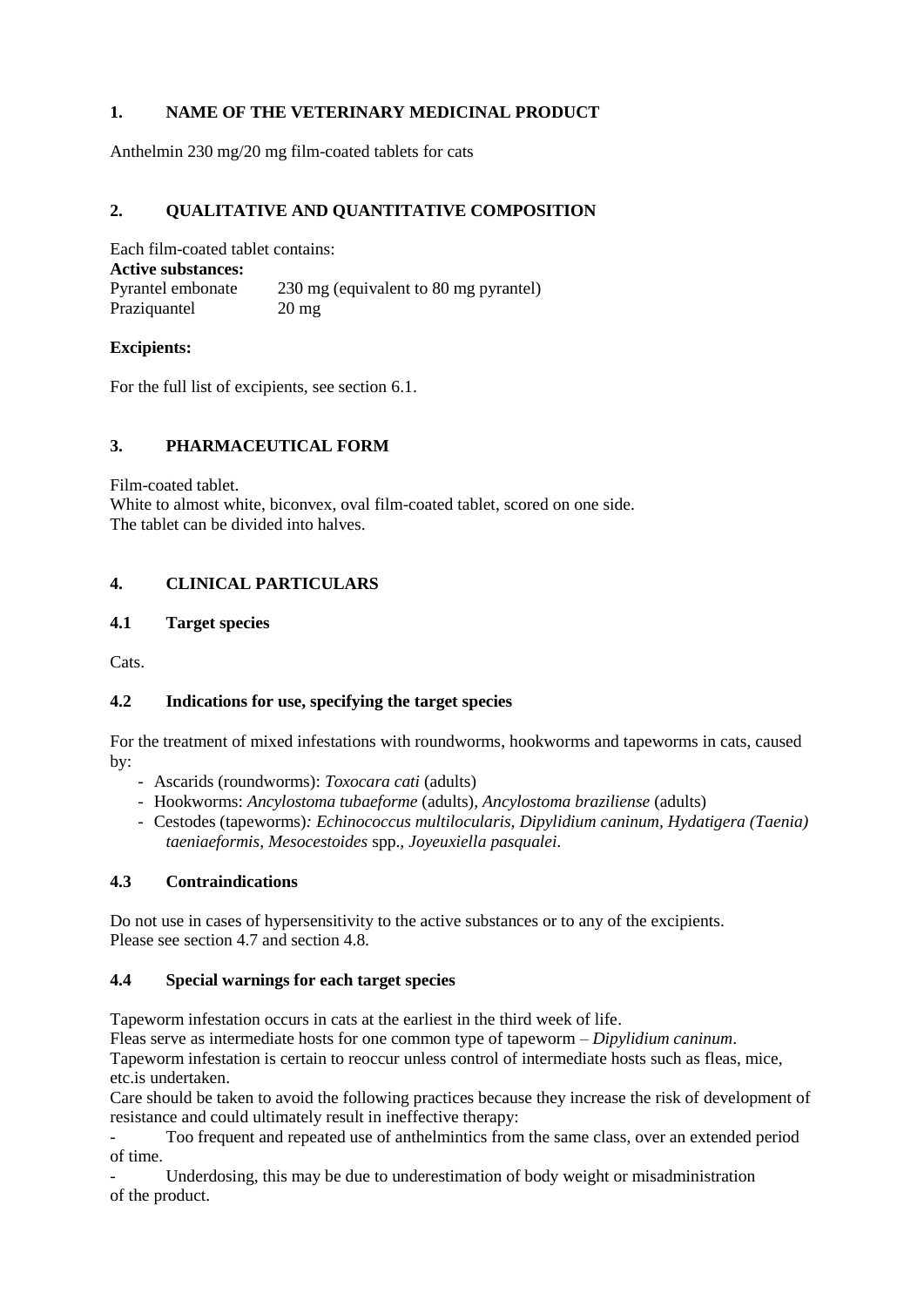# **4.5 Special precautions for use**

# Special precautions for use in animals

# Not applicable.

## Special precautions to be taken by the person administering the veterinary medicinal product to animals

In case of accidental ingestion, seek medical advice and show the package leaflet to the physician. In the interest of good hygiene, persons administering the tablets directly to the cat or by adding them to the cat's food, should wash their hands afterwards.

Unused part-tablets should be returned to the open blister pocket and kept in a safe place out of the sight and reach of children.

Other precautions

Echinococcosis represents a hazard for humans. As Echinococcosis is a notifiable disease to the World Organisation for Animal Health (OIE), specific guidelines on the treatment and follow-up, and on the safeguard of persons, need to be obtained from the relevant competent authority.

## **4.6 Adverse reactions (frequency and seriousness)**

Mild and transient digestive tract disorders such as hypersalivation and/or vomiting and mild and transient neurological disorders such as ataxia may occur in very rare cases.

The frequency of adverse reactions is defined using the following convention:

- very common (more than 1 in 10 animals treated displaying adverse reaction(s))

- common (more than 1 but less than 10 animals in 100 animals treated)

- uncommon (more than 1 but less than 10 animals in 1,000 animals treated)
- rare (more than 1 but less than 10 animals in 10,000 animals treated)
- very rare (less than 1 animal in 10,000 animals treated, including isolated reports).

# **4.7 Use during pregnancy, lactation or lay**

The safety of the veterinary medicinal product has not been established during pregnancy. The product should not be used during pregnancy but may be used during lactation.

# **4.8 Interaction with other medicinal products and other forms of interaction**

Do not use simultaneously with piperazine compounds, because the specific activities of piperazine (neuromuscular paralysis of the parasites) can inhibit the efficacy of pyrantel (spastic paralysis of the parasites).

## **4.9 Amounts to be administered and administration route**

Single oral administration.

To ensure administration of a correct dose, body weight should be determined as accurately as possible.

#### *Dosage:*

5 mg praziquantel and 20 mg pyrantel base (57.5 mg pyrantel embonate) per kg of body weight. This corresponds to 1 tablet per 4 kg of body weight.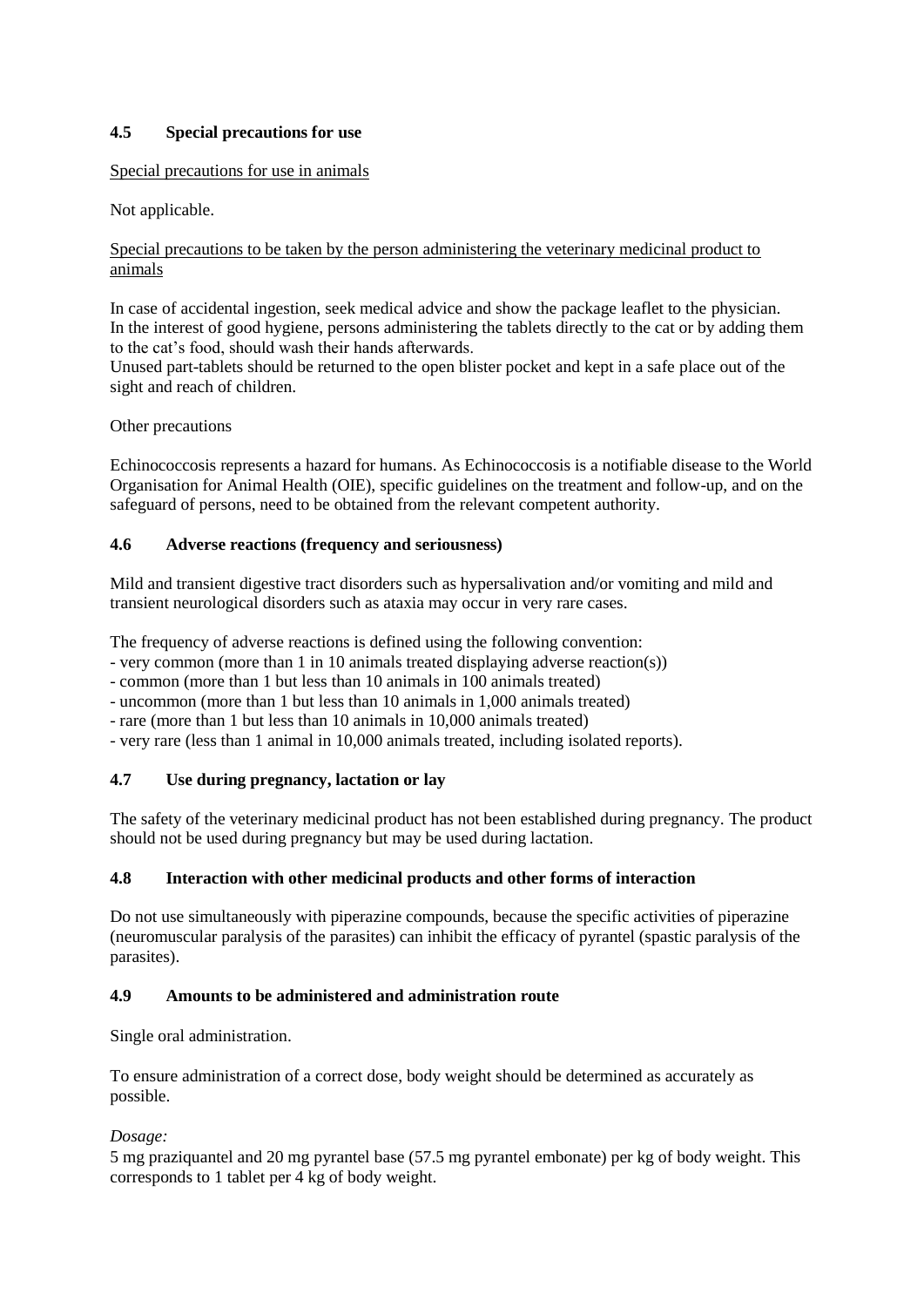| Body weight                      | <b>Tablets</b> |
|----------------------------------|----------------|
| $1.0 - 2.0$ kg<br>$2.1 - 4.0$ kg | 1/2            |
| $4.1 - 6.0$ kg<br>$6.1 - 8.0$ kg | 11/2           |

Kittens weighing less than 1 kg should not be treated with the product, because correct dosing of such cats may not be feasible.

#### *Route of administration*:

Oral use.

The tablets are to be given directly into the mouth but can be administered in a small amount of food, if necessary.

*Note*:

In ascarid infestation, especially in kittens, complete elimination cannot be expected, so a risk of infection for humans can persist. Repeat treatments should therefore be carried out with a suitable roundworm product at 14 day intervals until 2-3 weeks after weaning. If signs of disease persist or appear, consult a veterinary surgeon.

## **4.10 Overdose (symptoms, emergency procedures, antidotes), if necessary**

Symptoms of overdoses do not occur less than 5 times the recommended dose. The first expected sign of intoxication is vomiting.

## **4.11 Withdrawal period(s)**

Not applicable.

# **5. PHARMACOLOGICAL PROPERTIES**

Pharmacotherapeutic group: Anthelmintics, quinoline derivatives and related substances, praziquantel, combinations.

ATCvet code: QP52AA51

# **5.1 Pharmacodynamic properties**

The product is a roundworm and tapeworm anthelmintic containing as active constituents the pyrazinoisoquinolinone derivative praziquantel and the tetrahydropyrimidine derivative pyrantel (as embonate salt).

In this fixed combination praziquantel serves as a tapeworm agent whose action spectrum covers cestode species in cats, in particular *Hydatigera (Taenia) taeniaeformis, Joyeuxiella pasqualei., Dipylidium caninum, Mesocestoides* spp. and *Echinococcus multilocularis*. Praziquantel acts against all stages of these parasites occurring in the cat intestine.

Pyrantel is the roundworm-specific component and has a good activity against nematodes occurring in cats, in particular *Toxocara cati,* and *Ancylostoma tubaeformae and Ancylostoma braziliense*. Pyrantel acts as a cholinergic agonist similarly to nicotine, and causes spastic paralysis of the nematodes by a depolarising neuromuscular blockade.

Praziquantel is absorbed very rapidly through the parasite's surface and is distributed evenly inside the parasite. Both in vitro and in vivo severe damage to the parasite integument sets in very quickly,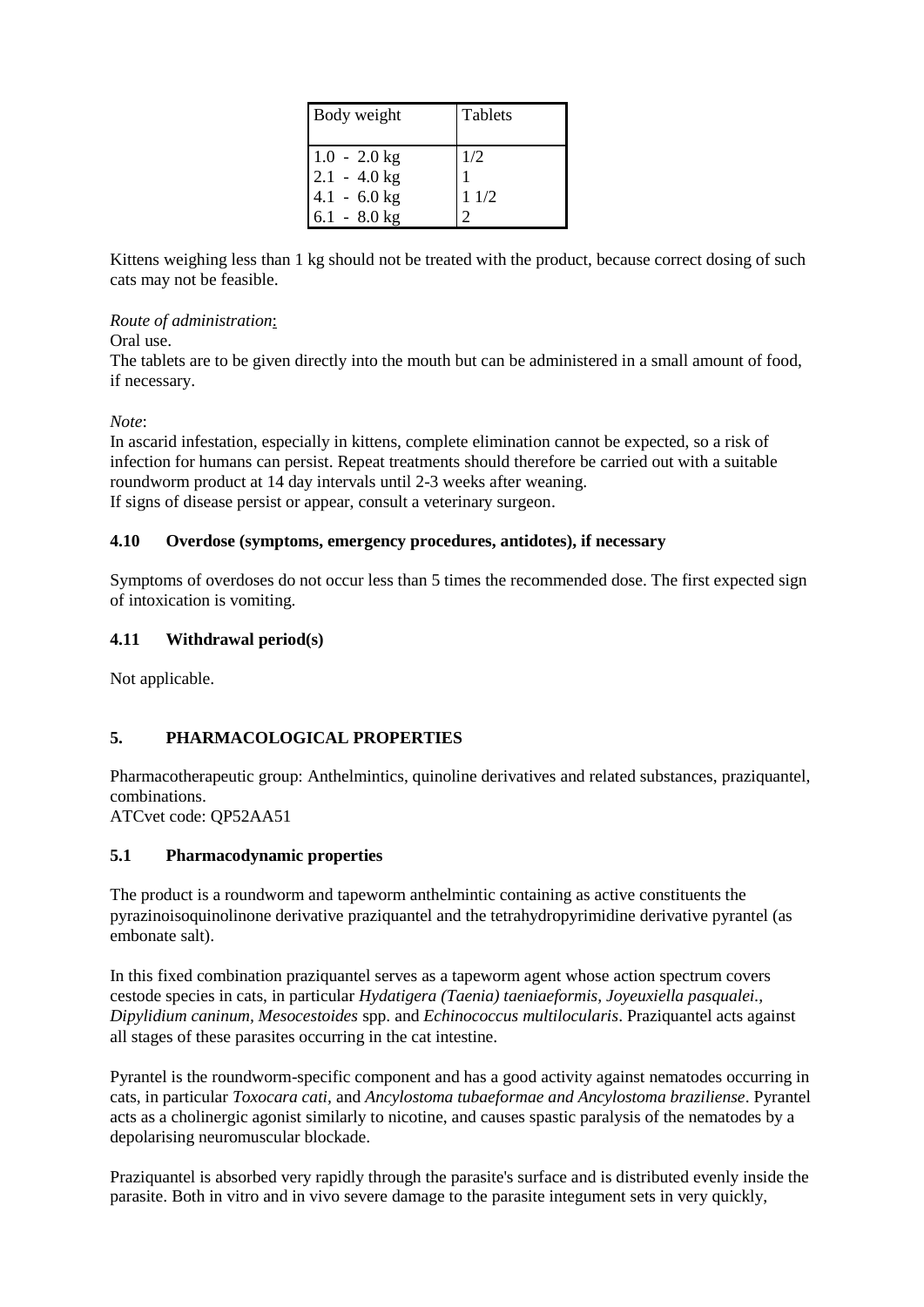resulting in contraction and paralysis of the parasites. The basis for the rapid onset of action is above all the praziquantel-induced change in the permeability of the parasite membrane to  $Ca^{++}$ , which leads to a dysregulation of the parasite metabolism.

# **5.2 Pharmacokinetic particulars**

Praziquantel is rapidly absorbed following oral administration. Maximum serum levels are achieved within 2 hours. Praziquantel is widely distributed and is rapidly metabolised in the liver. In addition to other metabolites, the main metabolite occurring in each case is the 4-hydroxycyclohexyl derivative of praziquantel. Praziquantel is completely eliminated within 48 hours in the form of its metabolites between 40 and 71 % in the urine and, in bile, between 13 and 30 % in the faeces.

The embonate salt of pyrantel is poorly absorbed from the gastrointestinal tract..

# **6. PHARMACEUTICAL PARTICULARS**

# **6.1 List of excipients**

Maize starch Povidone K25 Cellulose, microcrystalline (E460) Silica, colloidal anhydrous Magnesium stearate (E572) Hypromellose Macrogol 4000 Titanium dioxide (E171)

# **6.2 Major incompatibilities**

Not applicable.

# **6.3 Shelf life**

Shelf life of the veterinary medicinal product as packaged for sale: 3 years Shelf life of halved tablets after first opening the immediate packaging: 1 month.

# **6.4. Special precautions for storage**

Store unused parts of the halved tablets below 25°C.

# **6.5 Nature and composition of immediate packaging**

Blister packs consisting of cold formed OPA/Aluminium/PVC foil and aluminium foil in a box. Pack sizes: Box with 1 blister of 2 tablets. Box with 2 blisters of 2 tablets. Box with 1 blister of 10 tablets. Box with 3 blisters of 10 tablets. Box with 5 blisters of 10 tablets. Box with 10 blisters of 10 tablets. Not all pack sizes may be marketed.